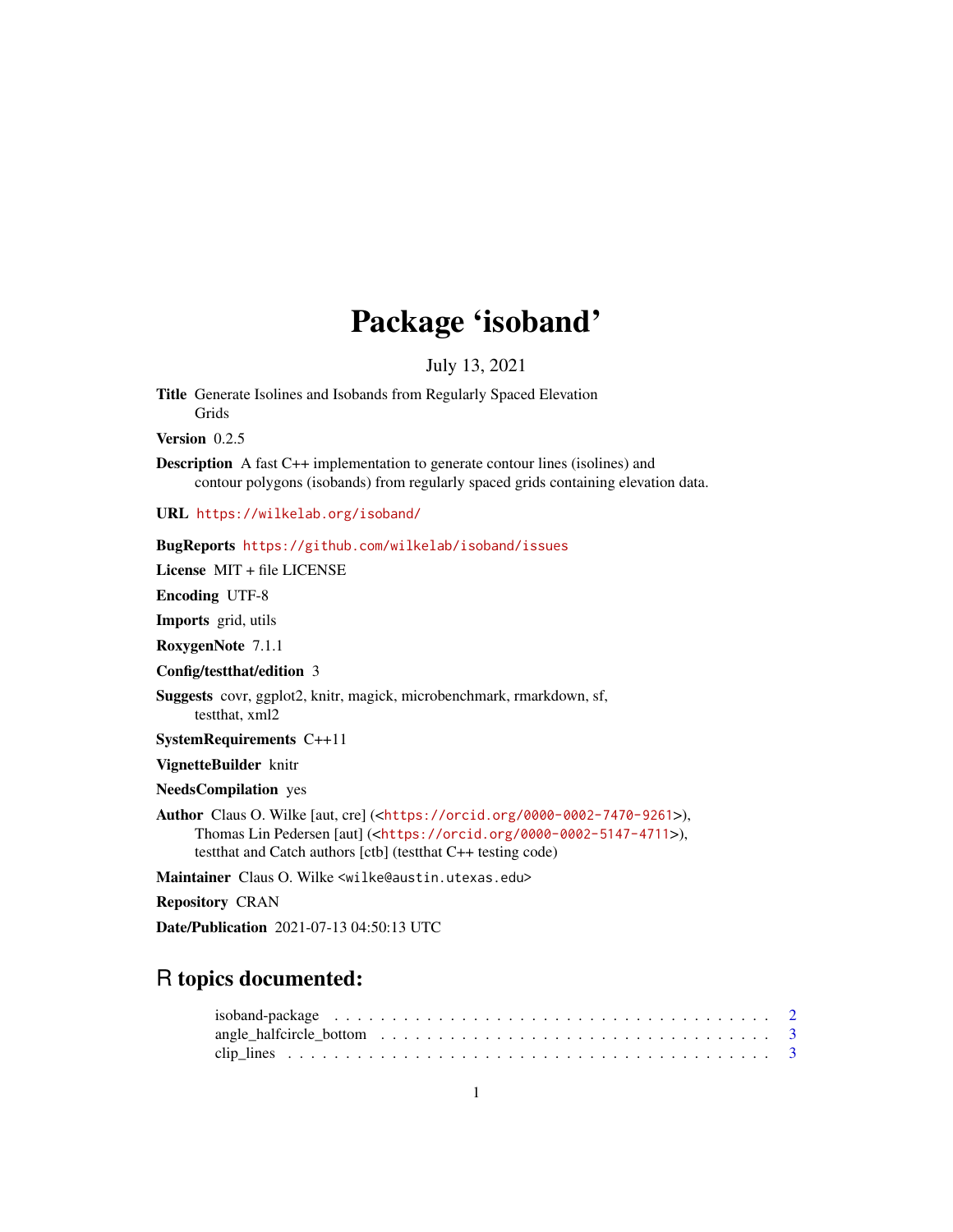### <span id="page-1-0"></span>2 isoband-package

#### **Index** [13](#page-12-0)

isoband-package *isoband: Generate Isolines and Isobands from Regularly Spaced Elevation Grids*

#### Description

A fast C++ implementation to generate contour lines (isolines) and contour polygons (isobands) from regularly spaced grids containing elevation data.

#### Author(s)

Maintainer: Claus O. Wilke <wilke@austin.utexas.edu> [\(ORCID\)](https://orcid.org/0000-0002-7470-9261)

Authors:

• Thomas Lin Pedersen <thomasp85@gmail.com> [\(ORCID\)](https://orcid.org/0000-0002-5147-4711)

#### Other contributors:

• testthat and Catch authors (testthat C++ testing code) [contributor]

#### See Also

Useful links:

- <https://wilkelab.org/isoband/>
- Report bugs at <https://github.com/wilkelab/isoband/issues>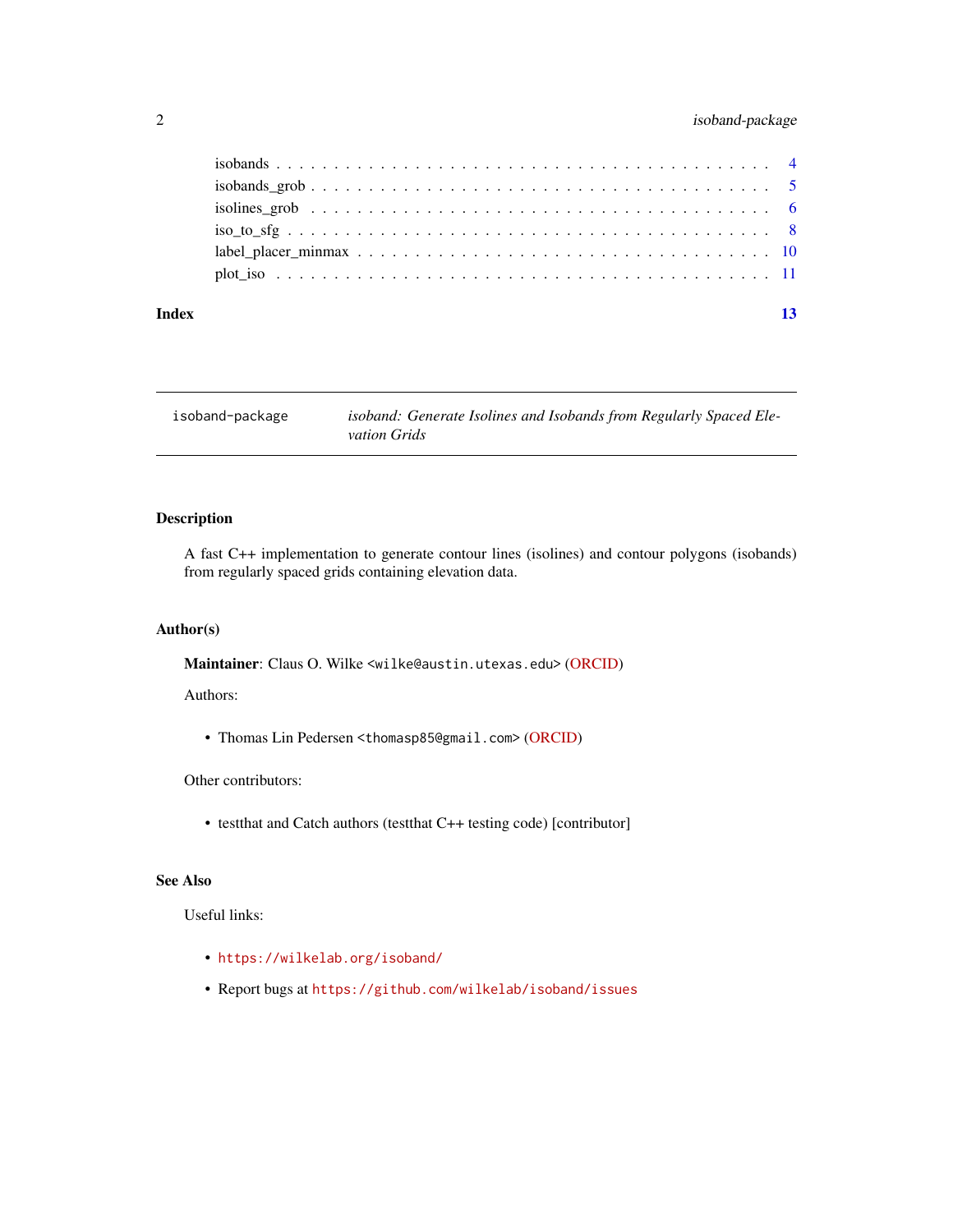<span id="page-2-1"></span><span id="page-2-0"></span>angle\_halfcircle\_bottom

*Standardize label angles*

#### Description

Function factories that return functions to standardize rotation angles to specific angle ranges.

#### Usage

```
angle_halfcircle_bottom()
```

```
angle_halfcircle_right()
```
 $angle_fixed(theta = 0)$ 

angle\_identity()

#### Arguments

theta Fixed angle, in radians.

#### Details

```
angle_halfcircle_bottom() standardizes angles to (-pi/2, pi/2].
angle_halfcircle_right() standardizes angles to (0, pi].
angle_fixed() sets all angles to a fixed value (0 by default).
angle_identity() does not modify any angles.
```
clip\_lines *Clip lines so they don't run into a set of boxes.*

#### Description

Clip lines so they don't run into a set of boxes. Useful for labeling isolines, as it allows removal of line segments that would run into any text labels.

#### Usage

 $clip\_lines(x, y, id, clip\_boxes, asp = 1)$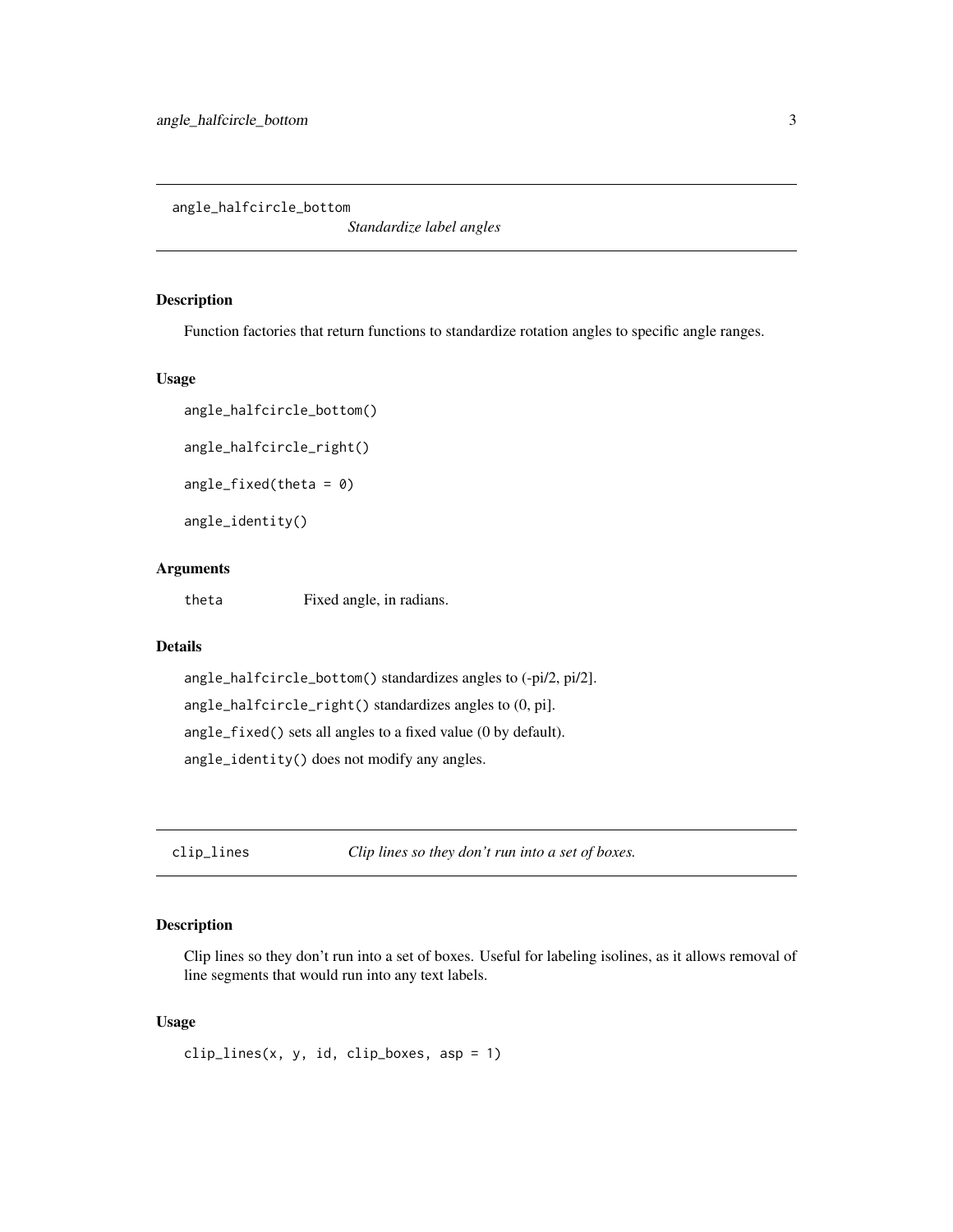#### <span id="page-3-0"></span>Arguments

| x          | Numeric vector of x coordinates                                                                                                                                                                                                                                                                |
|------------|------------------------------------------------------------------------------------------------------------------------------------------------------------------------------------------------------------------------------------------------------------------------------------------------|
| У          | Numeric vector of y coordinates                                                                                                                                                                                                                                                                |
| id         | Integer vector of id numbers indicating which lines are connected                                                                                                                                                                                                                              |
| clip_boxes | Data frame specifying the locations of boxes to clip to. Should have five columns,<br>named x, y, width, height, theta, which specify the x and y positions of each<br>box midpoint, as well as the box width, box height, and box angle in radians.<br>Each box is specified by one data row. |
| asp        | Aspect ratio (width/height) of the target canvas. This is used to convert widths<br>to heights and vice versa for rotated boxes                                                                                                                                                                |

<span id="page-3-1"></span>

| Efficient calculation of isolines and isobands from elevation grid<br>isobands |  |
|--------------------------------------------------------------------------------|--|
|--------------------------------------------------------------------------------|--|

## <span id="page-3-2"></span>Description

Efficient calculation of isolines and isobands from elevation grid

### Usage

isobands(x, y, z, levels\_low, levels\_high)

isolines(x, y, z, levels)

### Arguments

| $\mathsf{x}$            | Numeric vector specifying the x locations of the grid points.                                                                                                                                                                                                                                                                                                                                                                                                    |
|-------------------------|------------------------------------------------------------------------------------------------------------------------------------------------------------------------------------------------------------------------------------------------------------------------------------------------------------------------------------------------------------------------------------------------------------------------------------------------------------------|
| y                       | Numeric vector specifying the y locations of the grid points.                                                                                                                                                                                                                                                                                                                                                                                                    |
| z                       | Numeric matrix specifying the elevation values for each grid point.                                                                                                                                                                                                                                                                                                                                                                                              |
| levels_low, levels_high |                                                                                                                                                                                                                                                                                                                                                                                                                                                                  |
|                         | Numeric vectors of minimum/maximum z values for which isobands should be<br>generated. Any z values that are exactly equal to a value in levels_low are<br>considered part of the corresponding isoband, but any z values that are exactly<br>equal to a value in levels_high are not considered part of the corresponding<br>isoband. In other words, the intervals specifying isobands are closed at their<br>lower boundary and open at their upper boundary. |
| levels                  | Numeric vector of z values for which isolines should be generated.                                                                                                                                                                                                                                                                                                                                                                                               |
|                         |                                                                                                                                                                                                                                                                                                                                                                                                                                                                  |

#### See Also

[plot\\_iso](#page-10-1)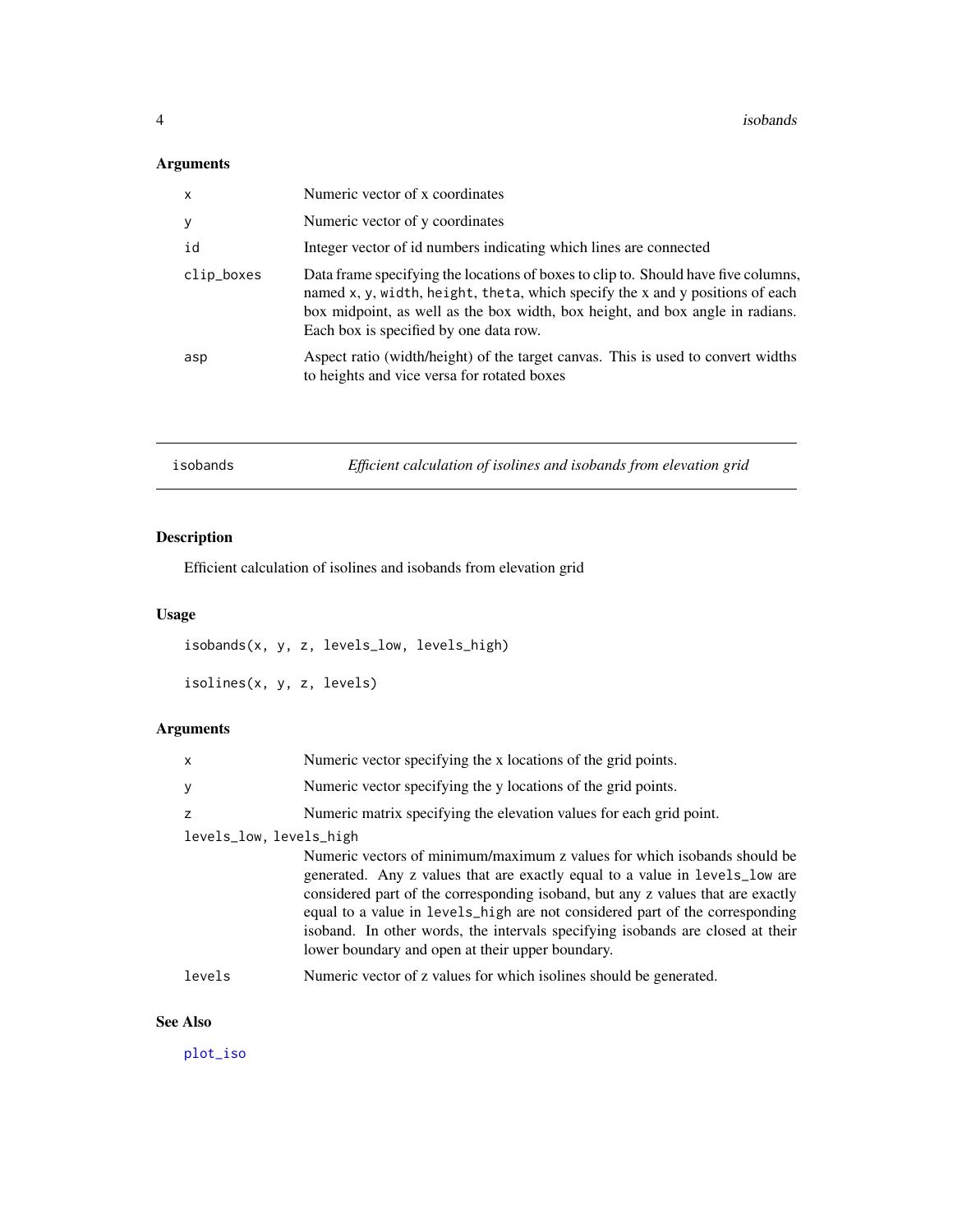<span id="page-4-0"></span>isobands\_grob 5

#### Examples

library(grid)

```
#' # one simple connected shape
m <- matrix(c(0, 0, 0, 0, 0, 0,
              0, 0, 0, 1, 1, 0,
              0, 0, 1, 1, 1, 0,
              0, 1, 1, 0, 0, 0,
              0, 0, 0, 1, 0, 0,
              0, 0, 0, 0, 0, 0), 6, 6, byrow = TRUE)
df_bands <- isobands((1:ncol(m))/(ncol(m)+1), (nrow(m):1)/(nrow(m)+1), m, 0.5, 1.5)[[1]]
df_lines <- isolines((1:ncol(m))/(ncol(m)+1), (nrow(m):1)/(nrow(m)+1), m, 0.5)[[1]]
g \le - expand.grid(x = (1:ncol(m))/(ncol(m)+1), y = (nrow(m):1)/(nrow(m)+1))
grid.newpage()
grid.points(g$x, g$y, default.units = "npc", pch = 19, size = unit(0.5, "char"))
grid.path(df_bands, df_bandsy, df_bands, df_bands, gp = gpar(fill = "cornsilk", col = NA)grid.polyline(df_lines$x, df_lines$y, df_lines$id)
# a similar plot can be generated with the plot_iso() function,
# which is useful for exploring how the algorithm works
plot_iso(m, 0.5, 1.5)
# NAs are ignored
m <- matrix(c(NA, NA, NA, 0, 0, 0,
              NA, NA, NA, 1, 1, 0,
              0, 0, 1, 1, 1, 0,
               0, 1, 1, 0, 0, 0,
               0, 0, 0, 1, 0, 0,
               0, 0, 0, 0, 0, 0), 6, 6, byrow = TRUE)
plot_iso(m, 0.5, 1.5)
# two separate shapes
m <- matrix(c(0, 0, 1, 1,
              0, 1, 1, 1,
              1, 1, 0, 0,
              0, 0, 0.8, 0), 4, 4, byrow = TRUE)
plot_iso(m, 0.5, 1.5)
# shape with hole
m <- matrix(c(0, 0, 0, 0, 0, 0,
              0, 1, 1, 1, 1, 0,
              0, 1, 2, 2, 1, 0,
              0, 1, 2, 2, 1, 0,
              0, 1, 1, 1, 1, 0,
              0, 0, 0, 0, 0, 0), 6, 6, byrow = TRUE)
plot_iso(m, 0.5, 1.5)
```
<span id="page-4-1"></span>isobands\_grob *Render isobands*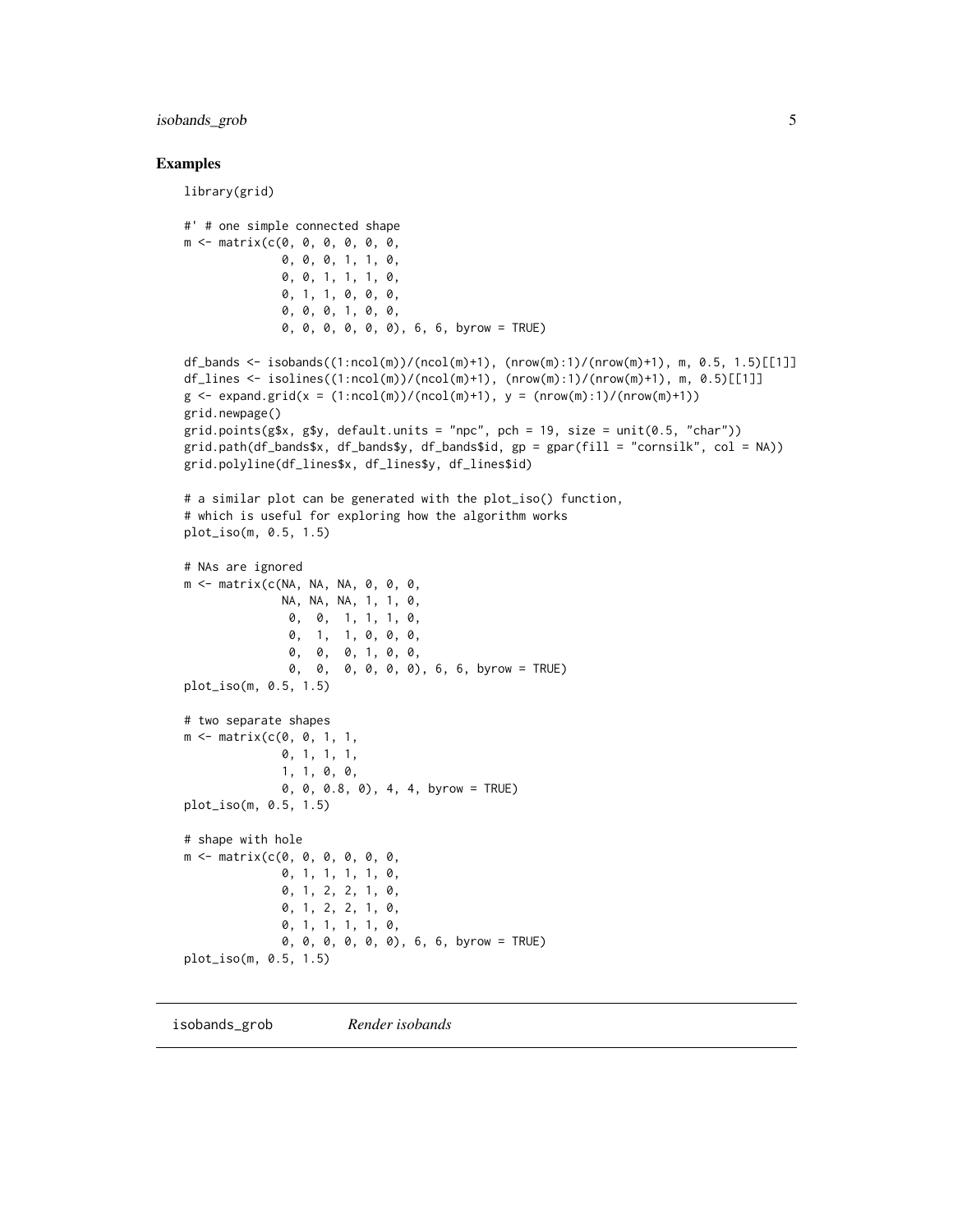#### <span id="page-5-0"></span>Description

This function generates a grid grob that represents isobands.

#### Usage

```
isobands_grob(bands, gp = gpar(), units = "npc")
```
#### Arguments

| bands | Isobands, as produced by the <b>isobands</b> () function.                                                       |
|-------|-----------------------------------------------------------------------------------------------------------------|
| gp    | Grid graphical parameters. Parameters are recycled among the total number of<br>bands drawn.                    |
| units | A character string specifying the units in which to interpret the isobands coordi-<br>nates. Defaults to "npc". |

#### See Also

See [isolines\\_grob\(\)](#page-5-1) for drawing of isolines.

#### Examples

```
library(grid)
viridis_pal <- colorRampPalette(
  c("#440154", "#414487", "#2A788E", "#22A884", "#7AD151", "#FDE725"),
  space = "Lab"\mathcal{L}x <- (1:ncol(volcano))/(ncol(volcano)+1)
y <- (nrow(volcano):1)/(nrow(volcano)+1)
bands <- isobands(x, y, volcano, 5*(18:38), 5*(19:39))
b <- isobands_grob(
  bands,
  gp = gpar(col = "black", fill = viridis_and(21), alpha = 0.5)\lambdagrid.newpage()
grid.draw(b)
```
<span id="page-5-1"></span>isolines\_grob *Render labeled isolines*

#### Description

This function generates a grid grob that represents labeled isolines.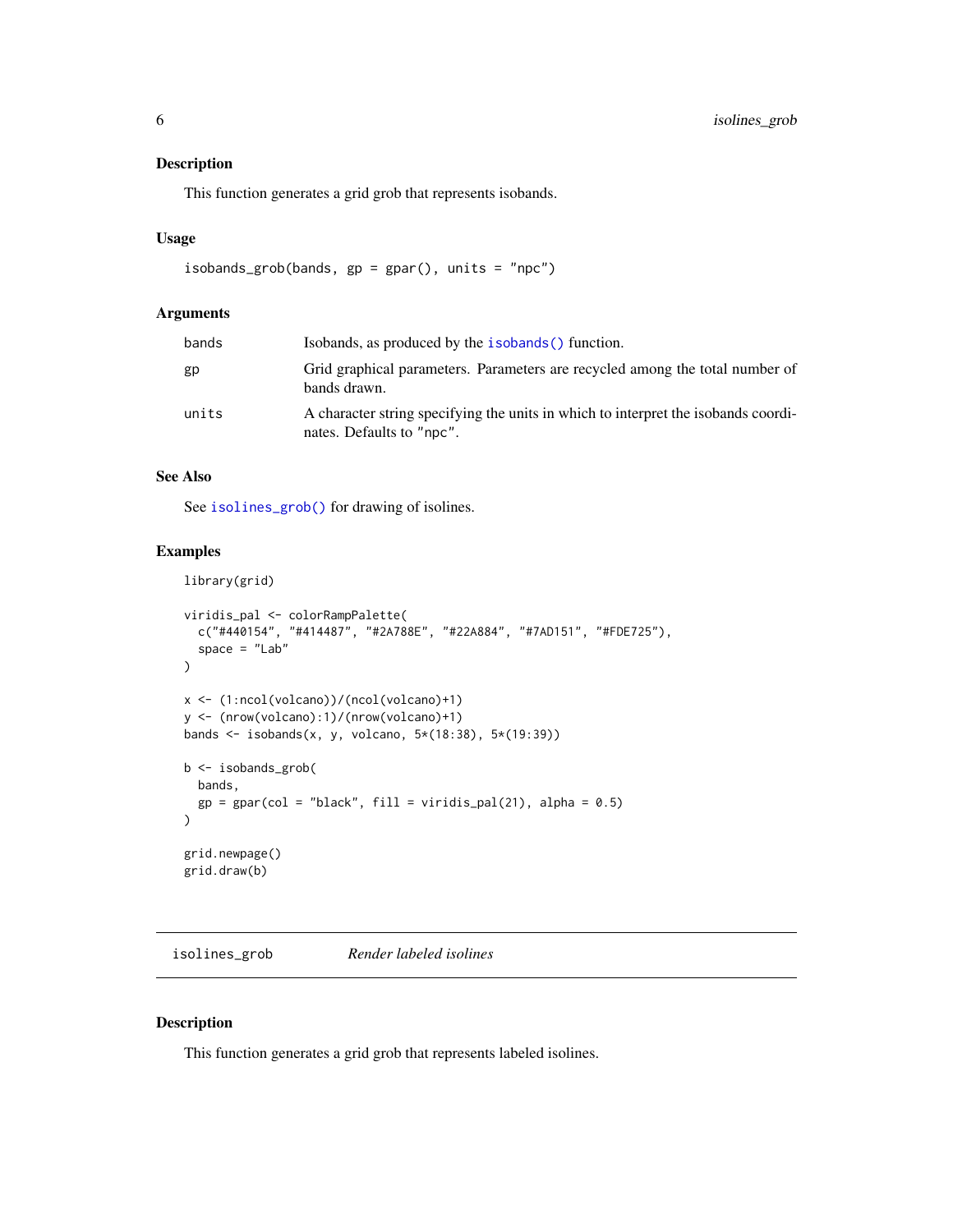### <span id="page-6-0"></span>isolines\_grob 7

#### Usage

```
isolines_grob(
 lines,
 gp = gpar(),
 breaks = NULL,
 labels = NULL,
 margin = unit(c(1, 1, 1, 1), "pt"),label_col = NULL,
  label_alpha = NULL,
 label_placer = label_placer_minmax(),
 units = "npc"
\mathcal{L}
```
### Arguments

| lines        | Isolines, as produced by the isolines () function.                                                                                                                                                                                                                                                                                                                                                                                     |
|--------------|----------------------------------------------------------------------------------------------------------------------------------------------------------------------------------------------------------------------------------------------------------------------------------------------------------------------------------------------------------------------------------------------------------------------------------------|
| gp           | Grid graphical parameters. Parameters applying to lines (such as col, lwd, lty,<br>etc.) are recycled among the total number of lines drawn. Parameters applying<br>only to labels (such as fontfamily, fontsize) are recycled among the speci-<br>fied breaks only. The two parameters col and alpha are also applied to labels,<br>unless overridden (see label_col and label_alpha), but are matched to the<br>corresponding lines. |
| breaks       | Character vector specifying the isolines that should be labeled. If NULL, labels<br>all isolines.                                                                                                                                                                                                                                                                                                                                      |
| labels       | Character vector specifying the labels for each break. If NULL, uses the breaks<br>as labels. The number of labels provided must match the number of breaks<br>provided.                                                                                                                                                                                                                                                               |
| margin       | Unit object of length 4 specifying the top, right, bottom, and left margins around<br>each text label. The same margins are applied to all labels.                                                                                                                                                                                                                                                                                     |
| label_col    | Color applied to labels. Can be used to override the color provided in gp, in case<br>labels and lines should have different colors.                                                                                                                                                                                                                                                                                                   |
| label_alpha  | Alpha applied to labels. Can be used to override the alpha value provided in gp,<br>in case labels and lines should have different alpha values.                                                                                                                                                                                                                                                                                       |
| label_placer | Function that controls how labels are placed along the isolines. Uses label_placer_minmax()<br>by default.                                                                                                                                                                                                                                                                                                                             |
| units        | A character string specifying the units in which to interpret the isolines coordi-<br>nates. Defaults to "npc".                                                                                                                                                                                                                                                                                                                        |
|              |                                                                                                                                                                                                                                                                                                                                                                                                                                        |

## See Also

See [isobands\\_grob\(\)](#page-4-1) for drawing of isobands. See [label\\_placer\\_minmax\(\)](#page-9-1) for label placement strategies.

#### Examples

library(grid)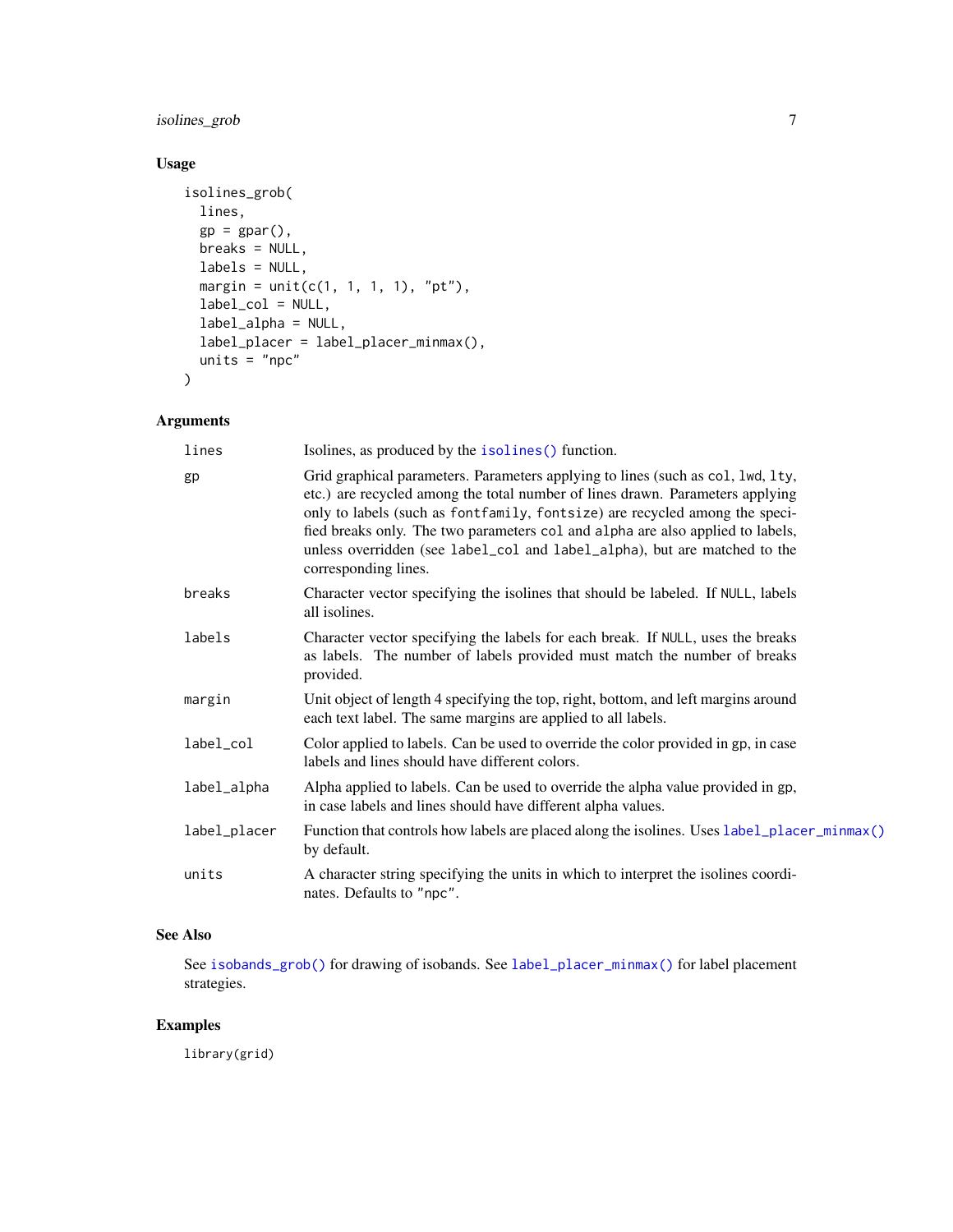```
viridis_pal <- colorRampPalette(
  c("#440154", "#414487", "#2A788E", "#22A884", "#7AD151", "#FDE725"),
  space = "Lab")
x <- (1:ncol(volcano))/(ncol(volcano)+1)
y <- (nrow(volcano):1)/(nrow(volcano)+1)
lines <- isolines(x, y, volcano, 5*(19:38))
bands <- isobands(x, y, volcano, 5*(18:38), 5*(19:39))
b <- isobands_grob(
  bands,
  gp = gpar(col = NA, fill = viridis_pal(21), alpha = 0.4))
l <- isolines_grob(
  lines, breaks = 20*(5:10),
  gp = gpar(1wd = c(.3, 1, .3, .3))
)
grid.newpage()
grid.draw(b)
grid.draw(l)
```
iso\_to\_sfg *Convert isolines or isobands to sfg object*

#### Description

Convert isolines or isobands to an sf geometry collection (sfg) object. Further downstream processing needs to happen via the sf package.

#### Usage

iso\_to\_sfg(x)

#### Arguments

x The object to convert.

#### Details

The function iso\_to\_sfg() is a generic that takes an object created by either [isolines\(\)](#page-3-2) or [isobands\(\)](#page-3-1) and turns it into a simple features (sf) geometry collection. Importantly, the isobanding algorithm can produce polygons that do not represent valid simple features. This happens usually when the lower limit of an isoband is exactly equal to some data values (see examples for a demonstration). This can be worked around either by slightly shifting the data or band limits (e.g., round all data values and then shift them by a value smaller than the rounding error) or by fixing the geometries using the function st\_make\_valid().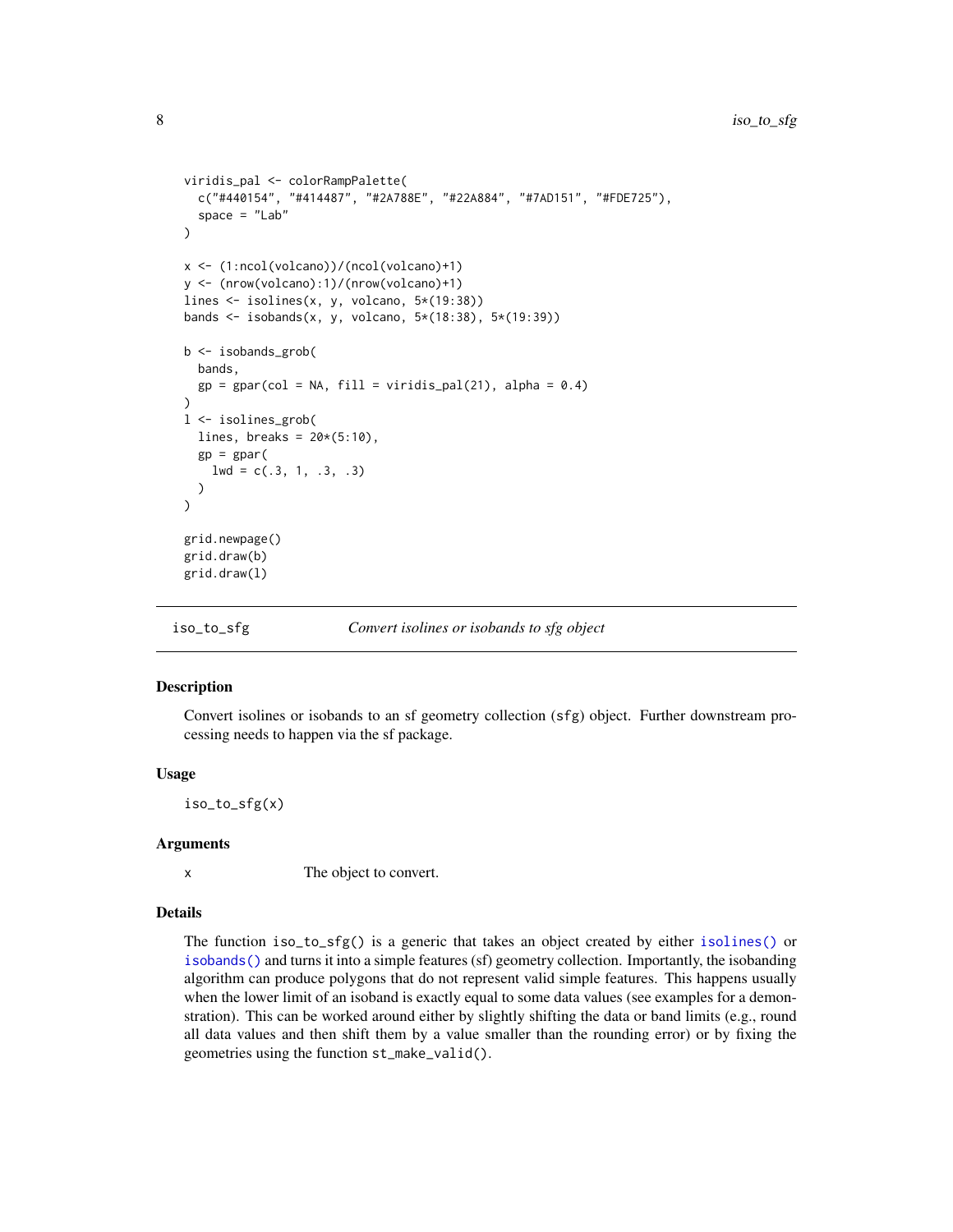#### iso\_to\_sfg 9

#### Examples

```
if (requireNamespace("sf", quietly = TRUE)) {
library(sf)
library(ggplot2)
# Example 1: simple 5x5 matrix
m <- matrix(c(0, 2, 2, 2, 0,
              0, 1, 0, 1, 0,
             0, 1, 0, 0, 0,
             0, 1, 0, 1, 0,
              0, 0, 0, 0, 0), 5, 5, byrow = TRUE)
z \le isolines(1:ncol(m), nrow(m):1, m, c(0.5, 1.5))
lines <- iso_to_sfg(z)
x \leq -st_{s}f(level = names(lines), geometry = st_{s}f(lines))ggplot(x) + geom_sf(aes(color = level))# Example 2: volcano dataset
m <- volcano
b \leq isobands((1:ncol(m))/(ncol(m)+1), (nrow(m):1)/(nrow(m)+1), m,
             10*9:19, 10*10:20)
bands <- iso_to_sfg(b)
x <- st_sf(level = as.numeric(sub(":.*", "", names(bands))), geometry = st_sfc(bands))
ggplot(x) + geom_sf(aes(color = level, fill = level))# Example 3: invalid simple features
m <- matrix(c(1.5, 1.5, 1.5, 1.5, 0.6,
              0.5, 1.5, 1.5, 0, 0,
                0, 1, 0, 1, 1,
                0, 1, 0, 0.7, 0,
              0.9, 1.3, 1.8, 1.4, 0.4), 5, 5, byrow = TRUE)
raw \le isobands(1:5, 5:1, m, levels_low = 0:1, levels_high = 1:2)
bands <- iso_to_sfg(raw)
iso \le st_sf(
  id = factor(1:length(bands)),
  geometry = st_sfc(bands)
)
# the geometries are not valid
st_is_valid(iso, reason = TRUE)
# this doesn't prevent us from plotting them
ggplot(iso, aes(fill = id)) + geom_s(f)# make all geometries valid, requires GEOS >= 3.8.0
if (sf_extSoftVersion()["GEOS"] >= "3.8.0") {
  iso2 <- st_make_valid(iso)
  st_is_valid(iso2, reason=TRUE)
  # the plot should be unchanged
  ggplot(iso2, aes(fill = id)) + geom_s(f)}
```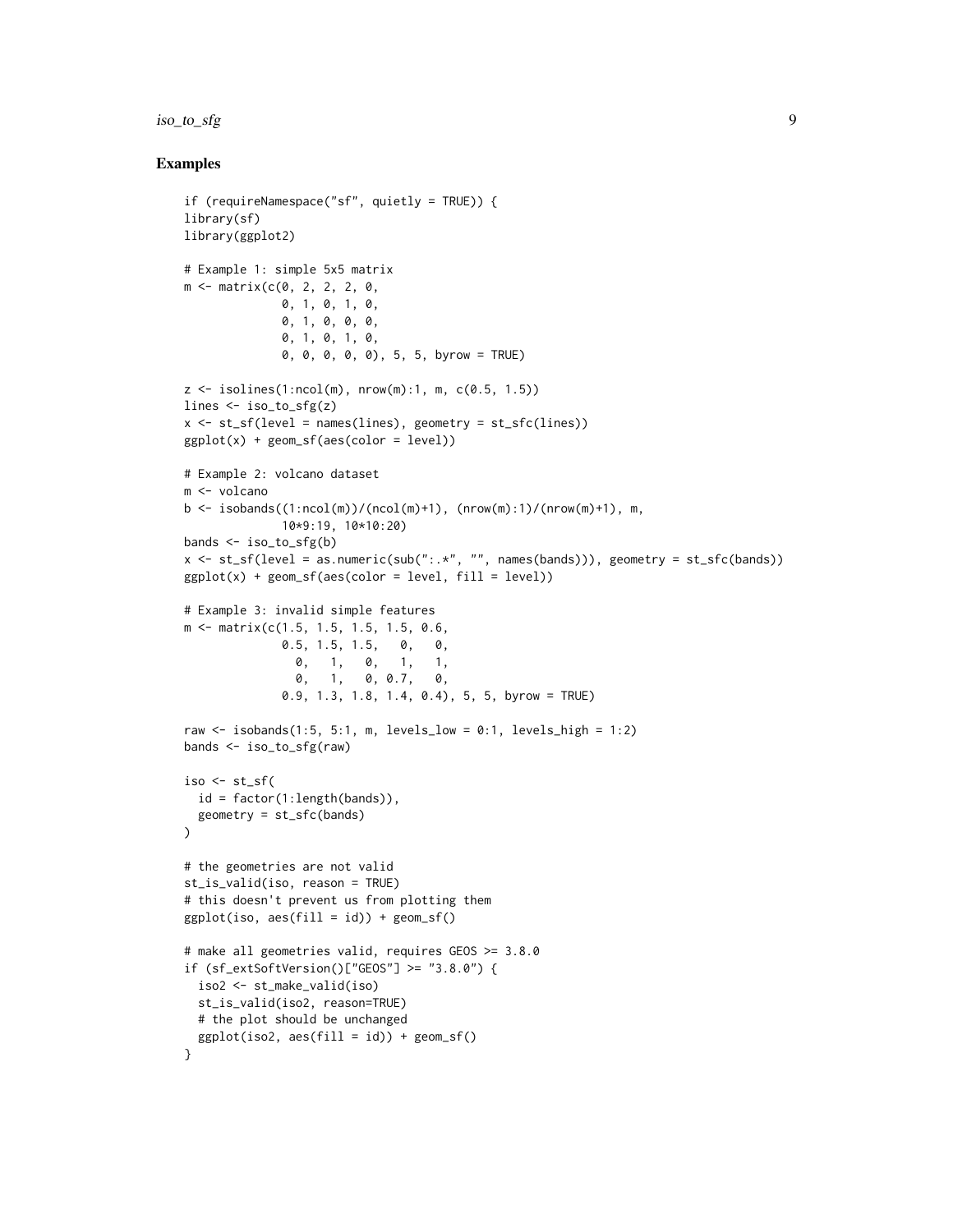```
# alternatively, if we shift all data values by a tiny
# amount (here, 1e-10) so they don't coincide with the band
# limits, no invalid geometries are generated.
raw \le isobands(1:5, 5:1, m + 1e-10, levels_low = 0:1, levels_high = 1:2)
bands <- iso_to_sfg(raw)
iso <- st_sf(id = factor(1:length(bands)), geometry = st_sfc(bands))
st_is_valid(iso, reason = TRUE)
}
```
<span id="page-9-1"></span>label\_placer\_minmax *Set up a label placement strategy*

#### Description

These functions set up various label placement strategies.

#### Usage

```
label_placer_minmax(
 placement = "tb",
 rot_adjuster = angle_halfcircle_bottom(),
 n = 2)
label_placer_none()
label_placer_manual(breaks, x, y, theta)
label_placer_middle(rot_adjuster = angle_halfcircle_bottom())
```
#### Arguments

| placement    | String consisting of any combination of the letters "t", "r", "b", "l" indicating<br>the placement of labels at the top, to the right, at the bottom, to the left of the<br>isoline. |
|--------------|--------------------------------------------------------------------------------------------------------------------------------------------------------------------------------------|
| rot_adjuster | Function that standardizes the rotation angles of the labels. See e.g. angle_halfcircle_bottom().                                                                                    |
| n            | Size of the point neighborhood over which the rotation angle should be calcu-<br>lated.                                                                                              |
| breaks       | Character vector specifying the isolines to be labeled, as in isolines_grob().                                                                                                       |
| x, y, theta  | Numeric vectors specifying the x and y positions and angles (in radians) for each<br>label corresponding to each break.                                                              |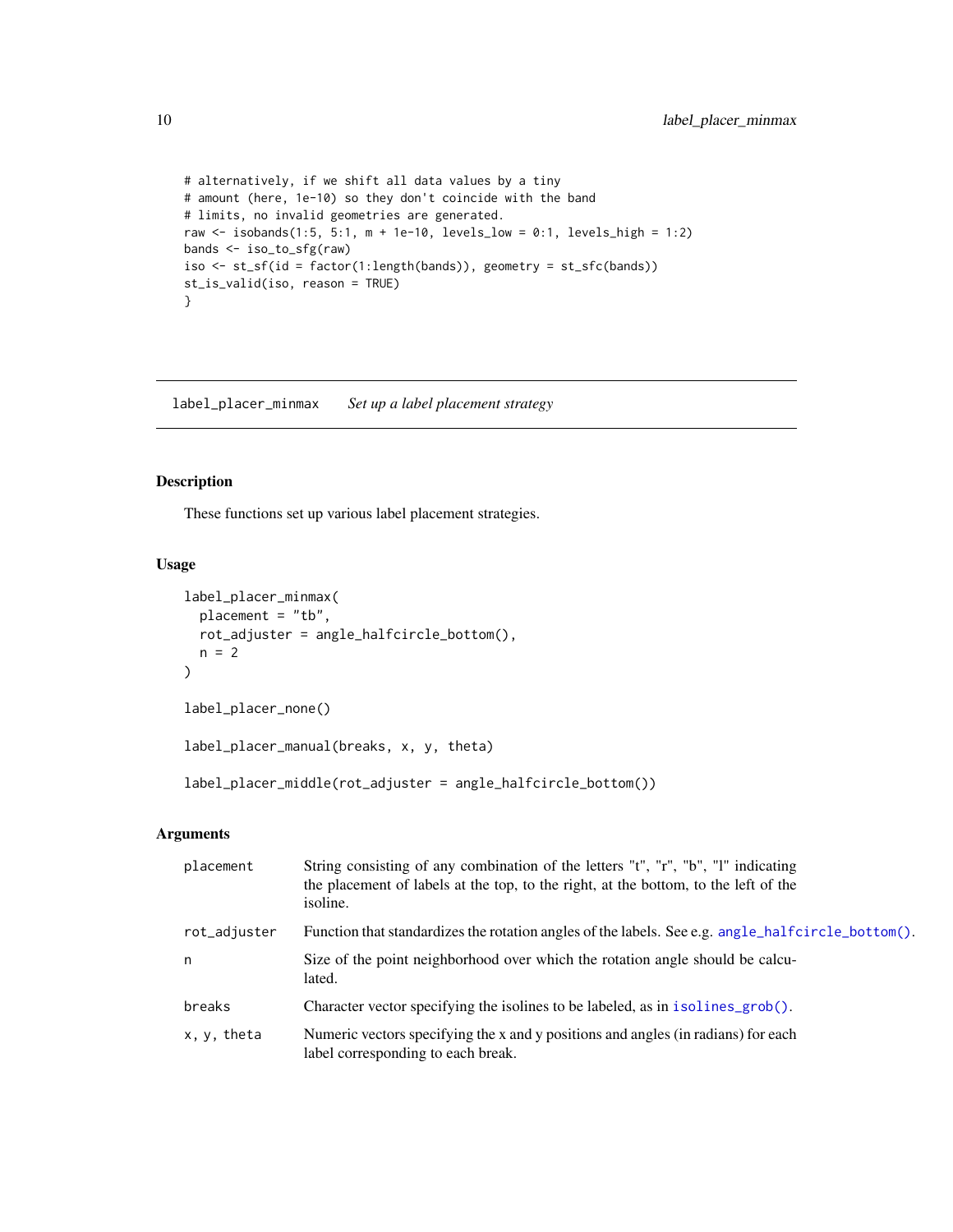#### <span id="page-10-0"></span>plot\_iso 11

#### Details

label\_placer\_minmax() places labels at the horizontal or vertical minima or maxima of the respective isolines.

label\_placer\_none() places no labels at all.

label\_placer\_manual() places labels at manually defined locations.

label\_placer\_middle() places labels at the middle of each isoline.

<span id="page-10-1"></span>plot\_iso *Visualize a single isoband*

#### Description

This function visualizes a single isoband calculated from a matrix. It is mainly useful for debugging and visualizing the isobanding algorithm. See [isobands\(\)](#page-3-1) for more examples.

#### Usage

```
plot_iso(
 m,
  vlo,
  vhi,
  fill\_lo = "gray95",fill\_mid = "gray50",fill_hi = "black",
  fill_band = "cornsilk",
  col\_lo = "black",col_hi = "black",
  newpage = TRUE
)
```
#### Arguments

| m           | input matrix                                                         |
|-------------|----------------------------------------------------------------------|
| vlo         | lower cutoff for isobanding                                          |
| vhi         | higher cutoff for isobanding                                         |
| $fill\_lo$  | fill color for points below the lower cutoff                         |
| $fill\_mid$ | fill color for points between the two cutoffs                        |
| fill_hi     | fill color for points above the higher cutoff                        |
| fill_band   | fill color for the isoband                                           |
| col_lo      | line color for lower cutoff                                          |
| col_hi      | line color for higher cutoff                                         |
| newpage     | boolean, indicating whether grid. newpage () should be called or not |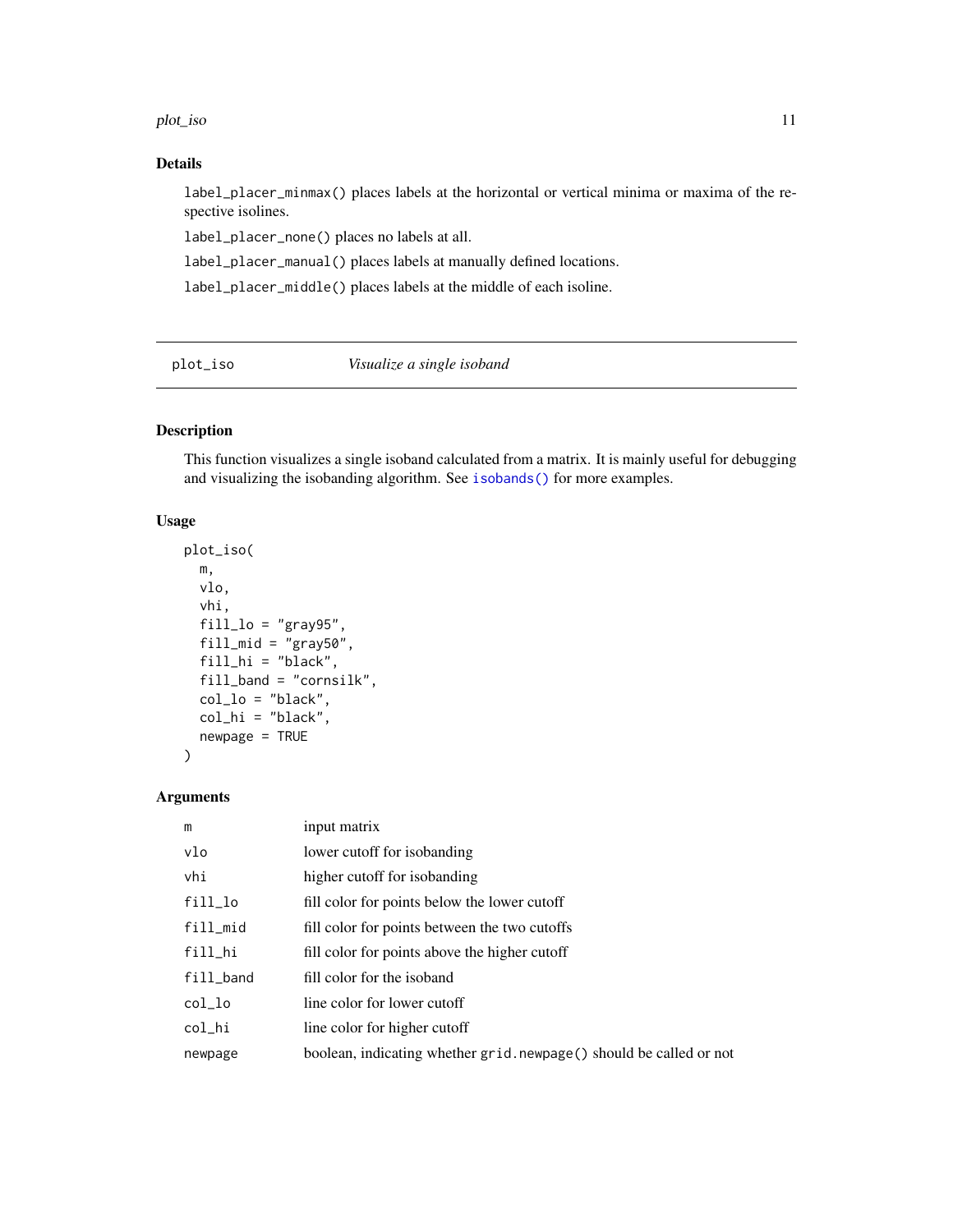## Examples

m <- matrix(c(0, 0, 0, 0, 0, 0, 0, 2, 2, 2, 2, 0, 0, 2, 0, 0, 2, 0, 0, 2, 0, 0, 2, 0, 0, 2, 2, 2, 2, 0, 0, 0, 0, 0, 0, 0), 6, 6, byrow = TRUE)

plot\_iso(m, 0.5, 1.5)